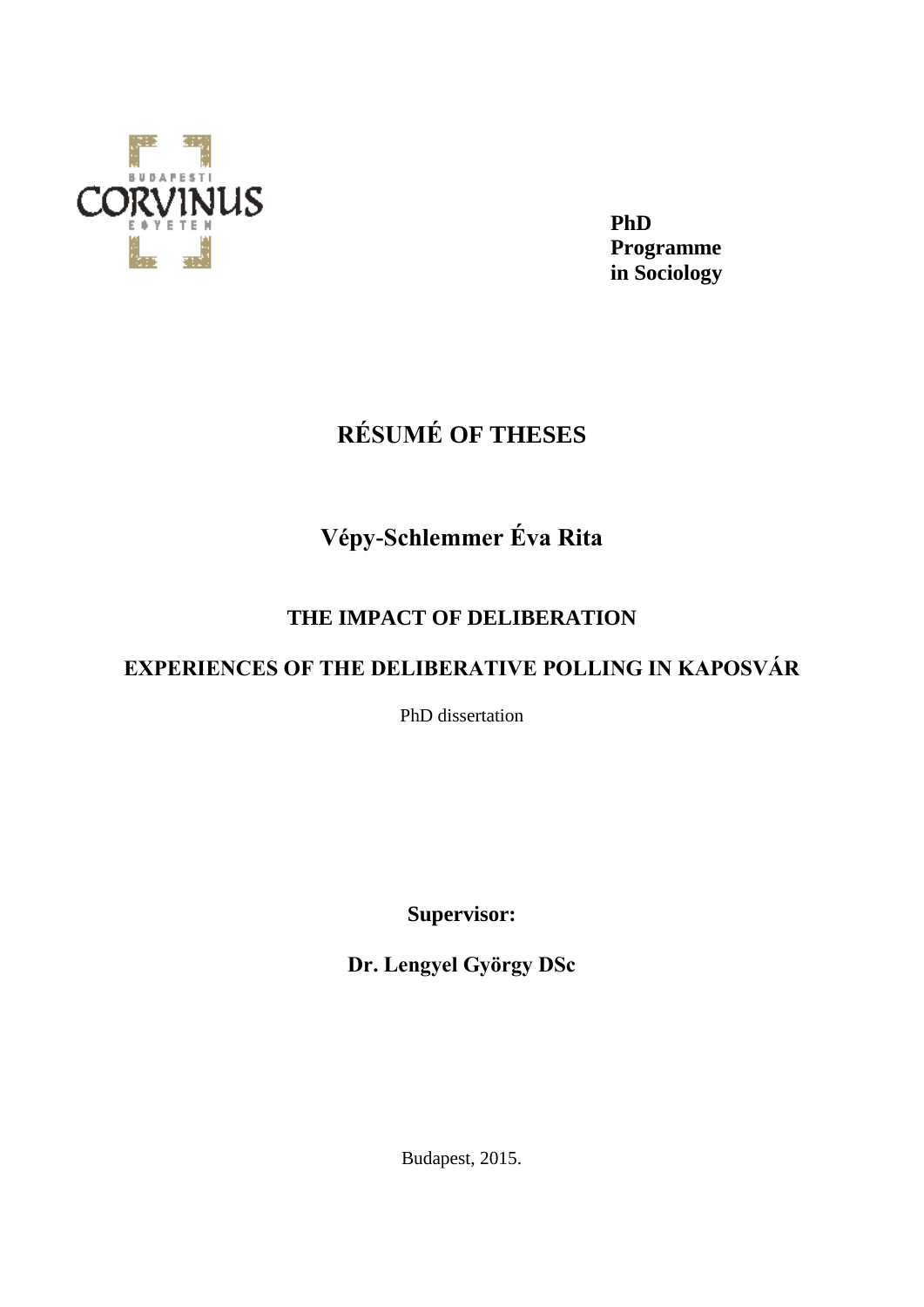**Institute of Sociology and Social Policy**

# **RÉSUMÉ OF THESES**

## **Vépy-Schlemmer Éva Rita**

### **THE IMPACT OF DELIBERATION**

### **EXPERIENCES OF THE DELIBERATIVE POLLING IN KAPOSVÁR**

PhD dissertation

**Supervisor:**

**Dr. Lengyel György DSc**

© Vépy-Schlemmer Éva Rita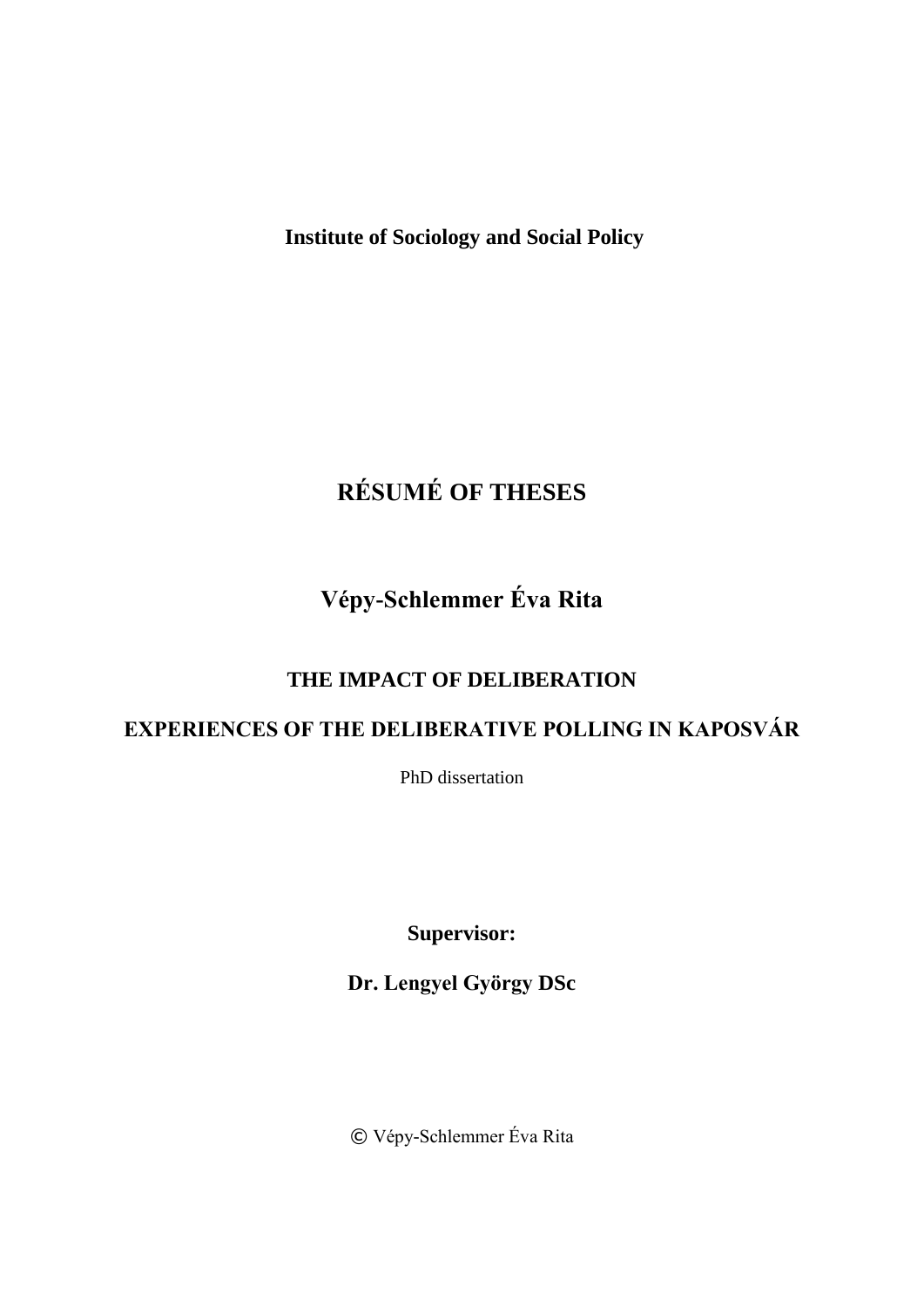### **Table of Contents**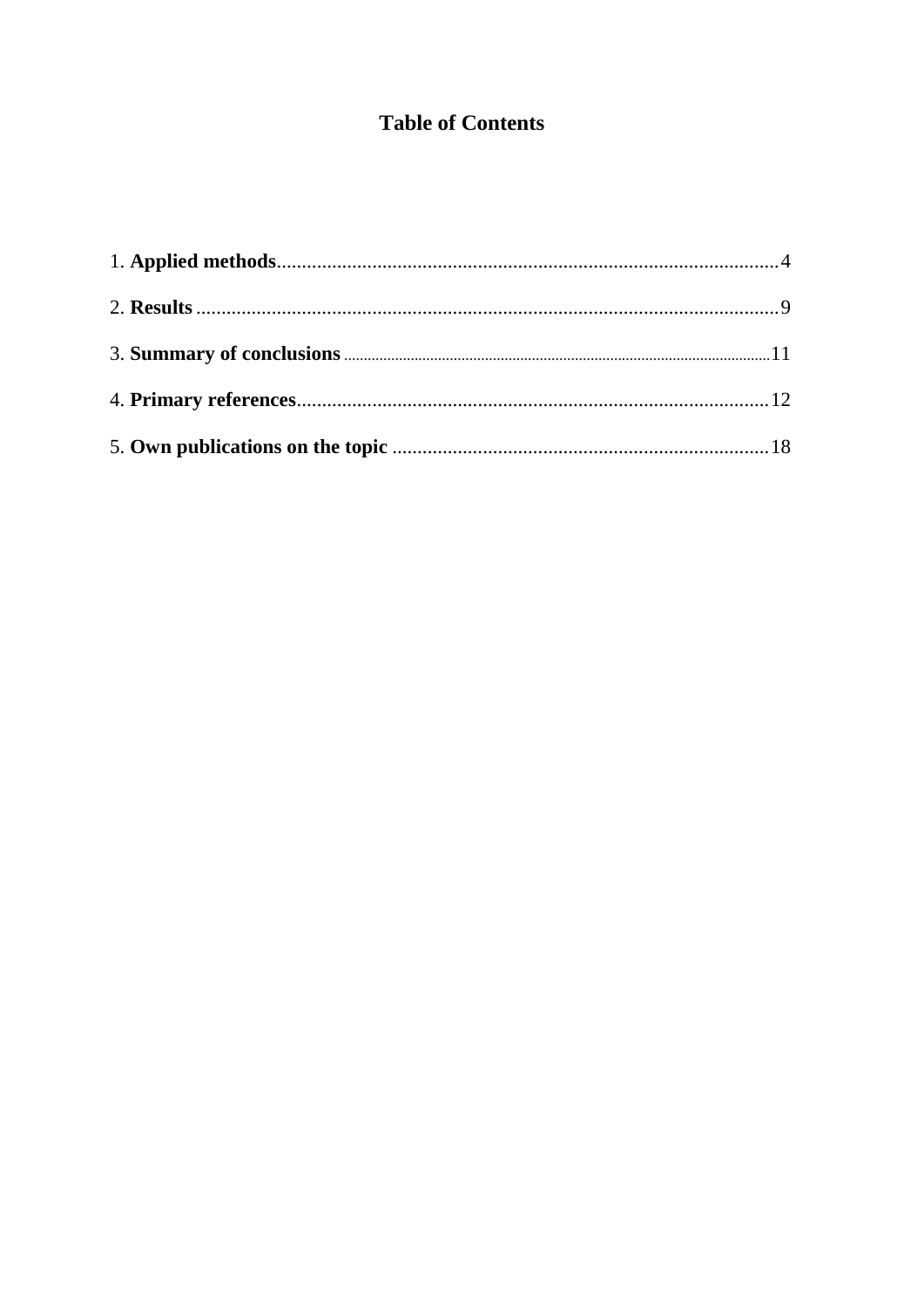#### 1. **Applied methods**

This dissertation covers a field of empirical sociology that has not been discussed widely so far. Deliberative opinion polling does not have considerable traditions in Hungary, only a handful of such polls were done in the last decade. Thus, it is my sincere hope that my dissertation will be useful and a source of inspiration for the analysts relying on public opinion polls frequently. The relevant theoretical framework is also discussed in detail in this paper. A historical and interdisciplinary overview of deliberation is also provided as an ideal version of the concept and implementation of democracy. The research methodology and the analysis of data requires an interdisciplinary approach and, in order to grasp and present the diverse and complex nature of the topic, various considerations need to be discussed in the context of political sciences, political philosophy, psychology, social psychology, and communication theory. Both qualitative and quantitative aspects were paid due attention in the course of analysing the impacts of deliberation through the use of a unique and novel technique of analysing the quality of the discourse. The available data allows comparison from multiple aspects, and the results are supported by the intragroup changes in time, the comparison of different groups to each other, and the use of control groups. My analysis also includes qualitative aspects, group dynamics parameters are used through a novel application of the discourse quality index, and the quality of deliberative discourse is also examined in the context of two particular groups.

Deliberative opinion polling is a participation-based technique developed by James S. Fishkin (1995). The method implements the concept of deliberative democracy, which is focused on debate. Deliberative meetings are attended by free and equal citizens in order to develop their own positions regarding public affairs following a long and thorough discussion. The method is a decision-making support technique that reflects on the shortfalls of the system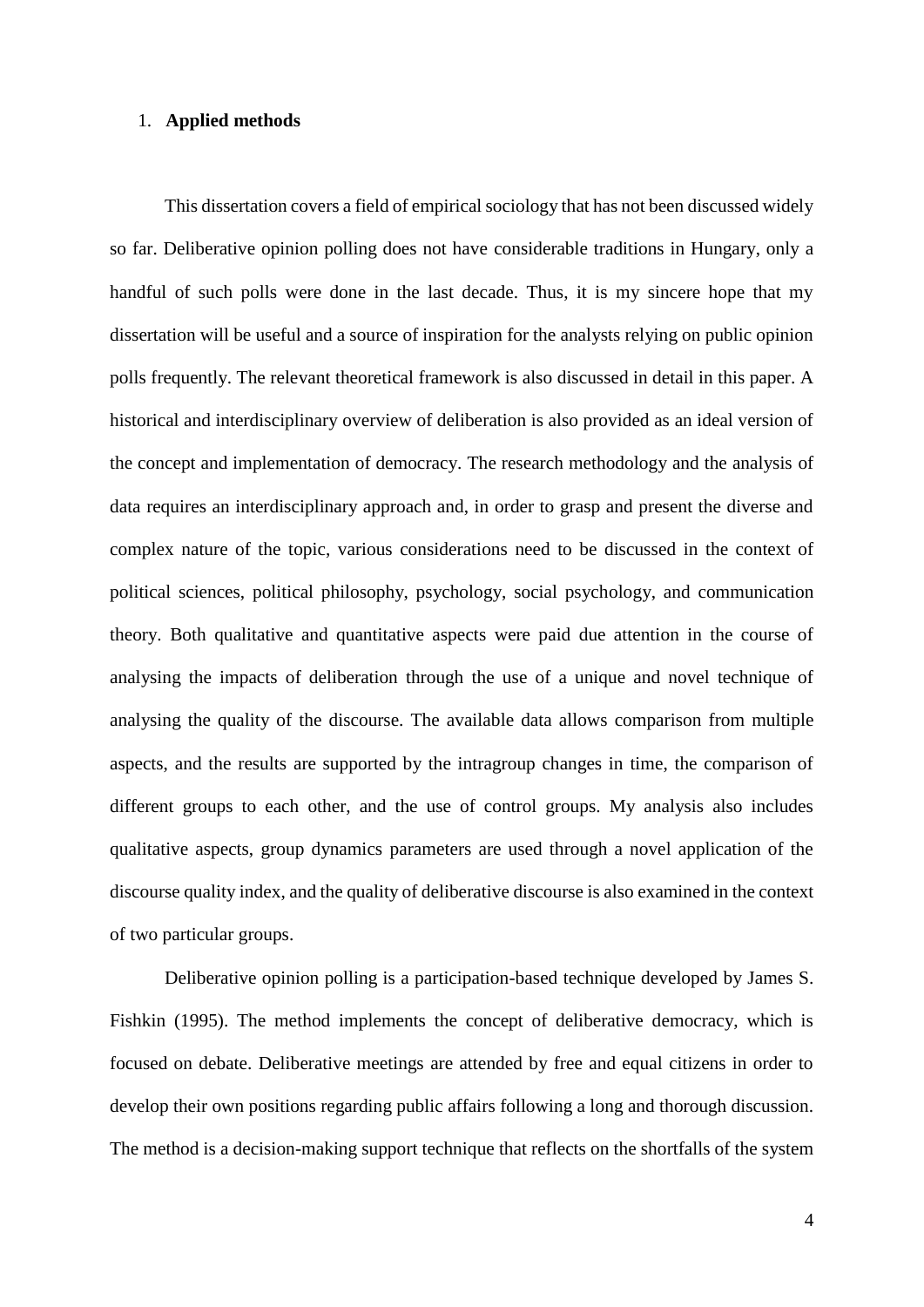of representative democracy, i.e. it complements democracy itself. It aims to educate and inform citizens to make them better, to create community, and to strengthen social involvement in public policy decision-making. As intended by Fishkin, this methods shows how people would think if they were given the opportunity to take into account reliable information and to consider certain issues more thoroughly. Already dozens of deliberative opinion polls have been organized in various countries, and each poll showed significant changes to the information level and attitude of the participant as a result of deliberation.

This analysis covers the immediate and long term impacts of deliberative opinion polling based on a research carried out in Kaposvár during 2008 and 2009. It includes the analysis of which changes in opinion, information level, and attitude prove to be short or long term changes, as well as the analysis of the social characteristics of persons who demonstrated short term or long term changes, respectively. The analysed data cover changes to opinions and information levels that took place right after the deliberative event, as well as changes that were measured one year after the event. An attempt is also made to measure the quality of the deliberative discourse by using an index developed for this particular purpose (DQI, Steiner, 2012) through the analysis and comparison of group discussion, so that the essence and operation of deliberation could be understood better.

The first Hungarian deliberative opinion polling was organized by Corvinus University of Budapest in the small region of Kaposvár. As a member of the research team headed by Mr Lengyel György, I was involved in the methodology experiment that covered the fields of employment and job creation and raised both content and methodology related challenges. We sought to examine how the new participation-based technique would operate in the context of discussing a topic that is relevant to a local community and what kind of changes may be achieved regarding the level of information and motivation of the participants concerning public affairs. The method is efficient apparently as the level of knowledge of the participants has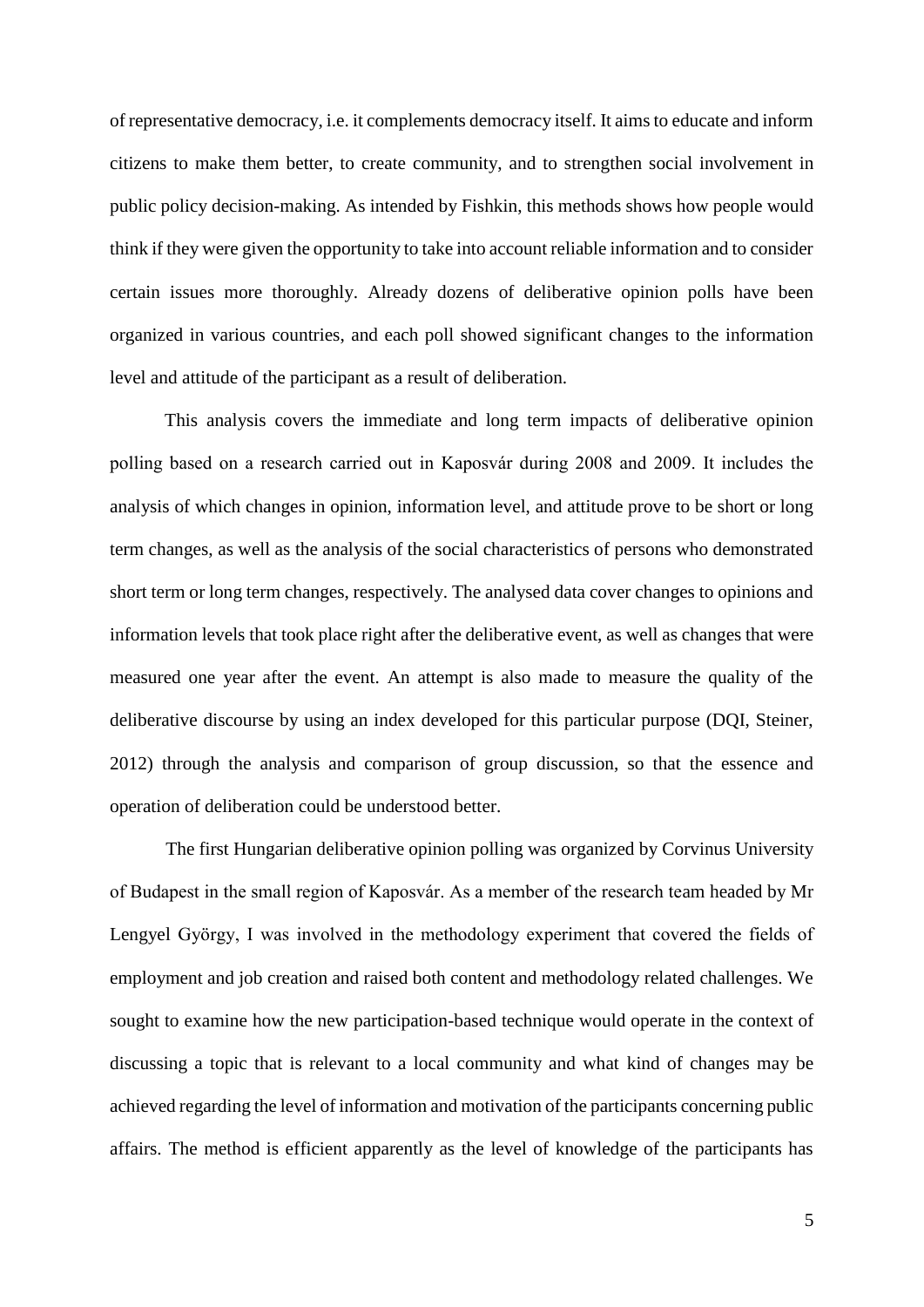increased – though not in every topic –, their attitude has changed regarding certain matters, the participants have become more trustful, tolerant, and solidary with other people, meaning that the community have become more resourceful socially. But how long do the impacts of deliberation last? Does the opinion and values of the participants they demonstrated after the deliberative weekend remain unchanged on the long term, e.g. after one year? Do structural changes occur to the opinion related transformations in the mind of the participants? In order to be able to answer these questions, the following-up of the deliberative process needs to be accompanied by an analysis of the impact of the various components of the method on the level of knowledge and attitude of the participants. This paper provides a short examination of how and to what extent does the deliberative mechanism affect the changes in opinion and knowledge level on the short and long term.

The deliberative opinion poll conducted in Kaposvár included general questions as well as questions aimed at policy related matters, personal attitude, and knowledge measurement. The research questions discussed in this paper concern primarily, on the one hand, changes to the level of knowledge, and, on the other hand, changes to the personal attitudes toward employment policy. What are the consequences if people collect information and discuss the issues thoroughly? Which persons demonstrate the most significant increase in their level of knowledge? Which persons experience the most significant changes to their views? Is there a relationship between the two factors? Does increased knowledge have an impact on the changes of opinions? In the context of two priority groups, the quality of the deliberative discourse is examined, as well as the composition of the groups, the course of the debate, while this paper also explains the dimensions of the discourse quality index (DQI) used. Subsequently, the two groups are compared to each other, the data pertaining to the changes in knowledge and opinion of the participants are conferred, and it is considered whether or not the quality of the discourse (mezzo level variable) has an influence on the increase in knowledge and the change of opinion.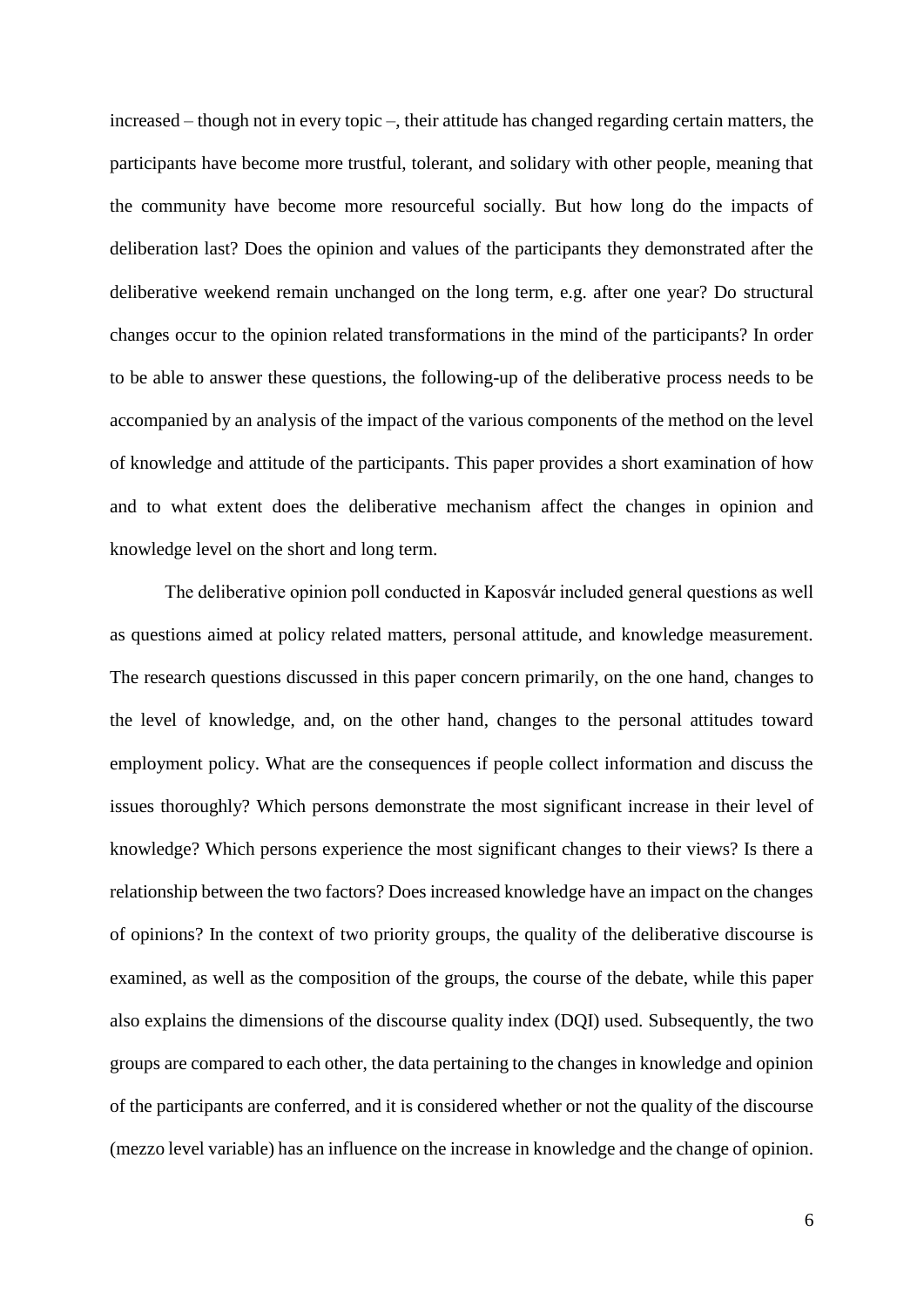While it is entirely possible that no significant or robust difference is revealed, but this qualitative (in part quantitative) analysis chapter seems to be rather promising. The groups of participants showing the most significant increase in knowledge and change in opinion are examined and characterized according to status, purpose, and attitude. It is an assumption that the nature and permanency of the impact of deliberation depends on the social status of the participants, as well as the initial purpose and attitude they brought with themselves to the deliberative weekend. It is expected that significant differences will be revealed regarding the impact of deliberation according to the characteristics of the status of the participants as well.

I rely on the following sources of the analysis. First, a secondary analysis is conducted regarding the data of a survey carried out among members of a representative sample of the adult population of the Kaposvár small region in 2008 (T1, N=1514) as well as the data of the questionnaires filled out by the participants at the deliberative weekend  $(T3, N=108)$ . Audiovisual recordings and group moderator reports of the deliberative weekend are also used, as well as documents pertaining to the media coverage of the event. The data recorded when (repeatedly) interviewing participants of the event during 2009 and members of control group, the members of which did not attend the event  $(T4, N=186)$  – the control group was a sub-sample of the original representative sample and its members were persons who indicated their intent to participate in the event but could not attend it eventually for some reason.

Through the statistical and secondary analysis of the data of the Kaposvár DP, I attempt to demonstrate the lastingness of the change in knowledge and opinion as measured through the questionnaires used during the Kaposvár DP, so that the distortions caused by other external factors are filtered through the use of a control group. In addition to the two-variable analysis, it is also justified to use multi-variable statistical analysis, considering that numerous relationships may turn out to be insignificant, or the opposite, by controlling other variables.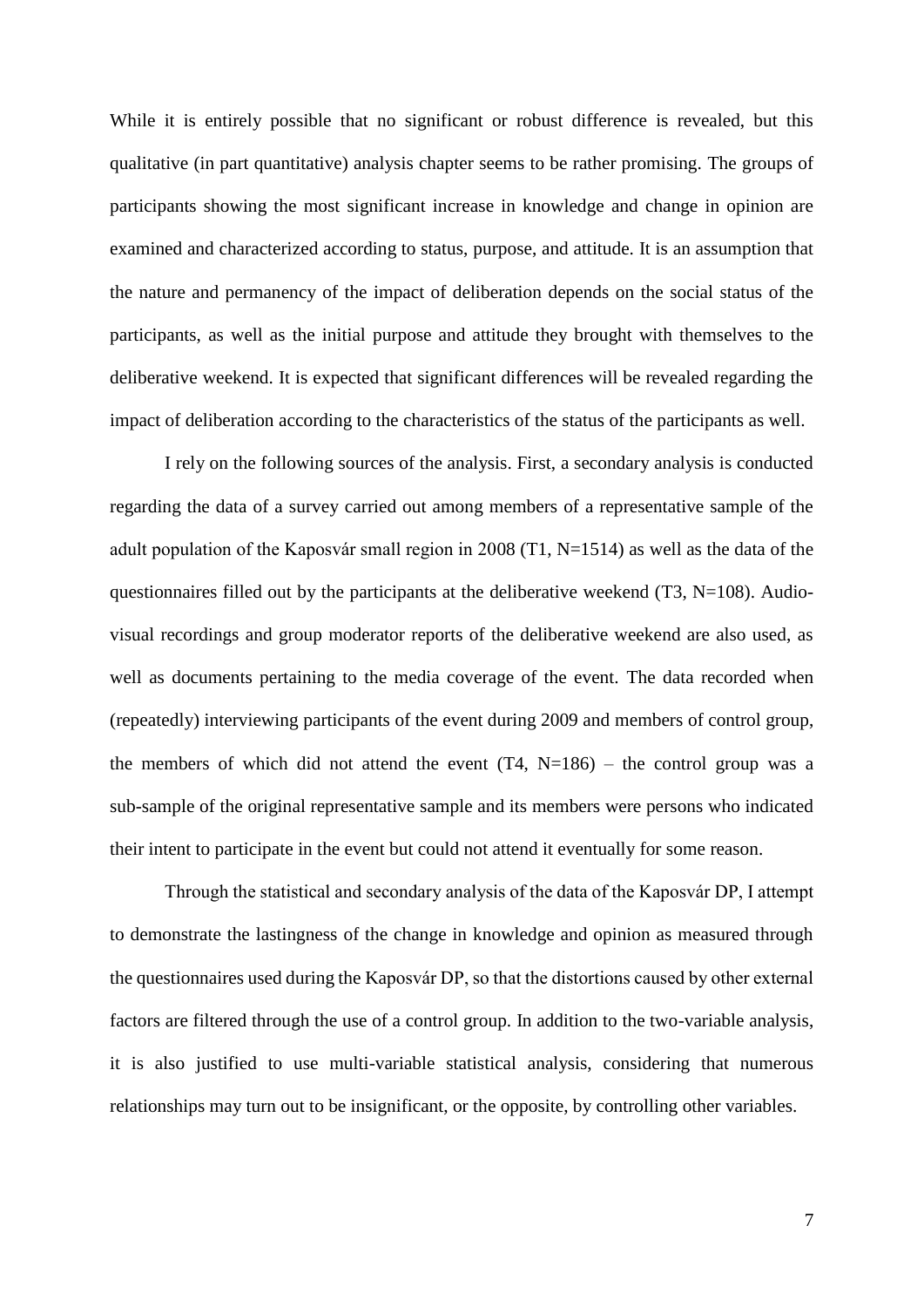With a view to measuring the change in knowledge, the questionnaires included nine (inf1-inf9) questions offering multiple answers, but only one answer was correct. In order to measure the change in attitudes, a 5 to 7 to 10 step attitude scale was used in the deliberative opinion poll in Kaposvár; the questions related to the level of agreement with, support for, or objection against certain attitude objects relating to the processes of employment, unemployment, and job creation. The change in opinion is measured by the shift shown by the responses given before and after the deliberation. In this research, the change in knowledge and attitude is treated as a dependent variable, and the changes in the attitude of the participants in the deliberative process, as measured along their socio-demographic characteristics, are followed-up.

With regard to ordinal variable, it is advisable to use non-parameterized trial to measure the changes in opinions, because it does not assume that the data follow a normal distribution and it handles the low number of items better. Cross-table analysis is used with regard to nominal measurement level variables, and the significance of the differences is tested using a chi-squared test. With regard to the background and type of the opinion changes, a regression model is used to examine which persons have changed their opinions. Relationships are measured using a chi-squared test, and the groups are analysed using socio-demographic variables. In the course of explaining the change in opinion, we aim to provide an explanation for the extent and direction of individual opinion changes. The change in knowledge level and the change in the average group opinion are used as explanatory variables, while the aggregated dependent variable consists of policy related matters. In the course of comparing the changes in the experimental group and the control group, the impact of the interference – i.e. of deliberation – is to be researched. The group involved in the deliberation process is handled as the experimental group, while the group consisting of the same number of persons but not involved in the deliberation process is handled as the control group.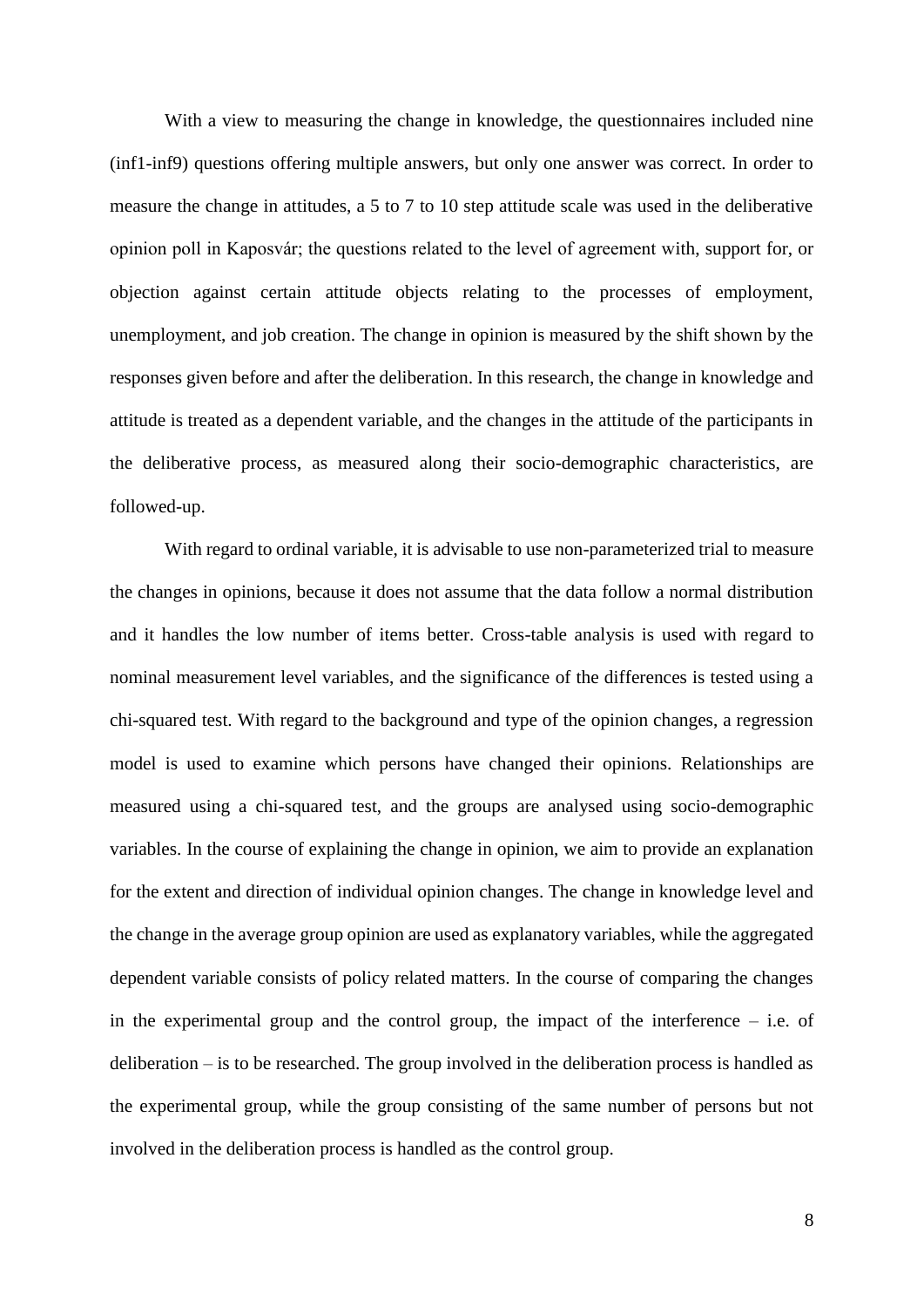The process and outcomes of deliberation need to be analysed using both quantitative and qualitative methods, since the analysis of survey data – accompanied by qualitative analysis techniques – allows for a more thorough understanding of the underlying contents. Considering that the opinion of the participants of the Kaposvár research project was most heavily influenced by the small group discussions, group dynamics, mechanisms, and the quality of the discourse needs to be analysed as well, as this quality analysis and the quantification of quality can supplement and add more detail to the results of quantitative analyses.

#### 2. **Results**

Usability of the deliberative social model has been criticized extensively, and the debate concerning deliberation needs to be supported by empirical testing. The deliberative method does offer numerous advantages, but it also raises several problems. A review of available studies concerning the empirical results of deliberation suggests that the number of quantitative and valid analyses is relative low and there are numerous issues yet to be settled. It is still unknown, for example, how deliberation actually works. Many has found that opinions frequently change as a result of deliberation, but *most empirical analyses fail to explain the pattern of opinion changes and to justify the lack of any such change* (Barbaras 2004: 688).

The DP protocol suggests the use of retrospective follow-up research to determine if the opinion changes are only passing or remain permanent. The simultaneous use of a control group makes it possible to estimate the impact of deliberation and of other factors – such as public speech or a crisis – separately. Similarly to the follow-up research among the participants of the Kaposvár DP, a survey carried out in Denmark suggests that the subjects returned to their original views but demonstrated a permanent increase in their level of knowledge (Hansen-Andersen 2004: 271-276). The Kaposvár research shows significant and permanent changes in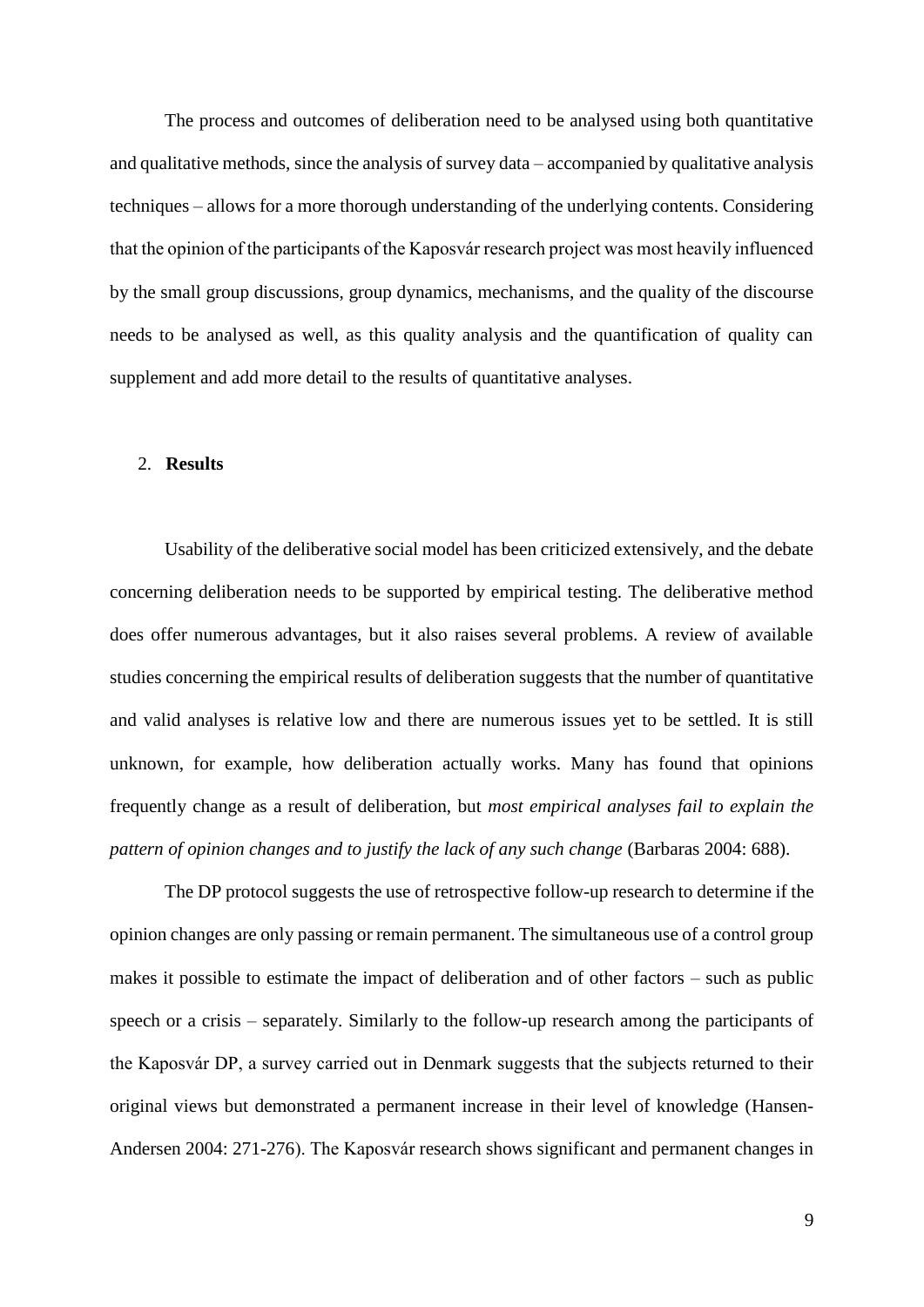terms of knowledge level, with two important exceptions. First, the level of knowledge has increased only with regard to text-based items, since the numeric responses did not show any short term improvement. Qualitative and quantitative information may have different impact on the knowledge of the participants (Fishkin et al. 2009). Second, the control group has also demonstrated an increase in knowledge on the long term.

While the impact of the DP can be measured best through text-based knowledge, the control group – members of which were selected from the local population – demonstrated increased knowledge regarding quantitative information. It seems possible that this was one of the impacts of the crises: numeric data on unemployment became public knowledge. However, participants of the DP showed improvement in this respect as well. The difference may be related to the deliberative debates and the age composition of the sample. Due to the selfselection of the DP sample, older age groups were overrepresented among the participants.

As for the level of information, significant and permanent increase can be measured in the level of knowledge. However, this level is not significantly different from the one measured in the control group. Nevertheless, the type of the change is different: participants of the DP had more qualitative information and members of the control group had more quantitative information regarding unemployment.

As for the changes in attitude, two of the five items has not shown any change, and every third item showed only long term changes. Two of the twenty items demonstrated long term effects that were due to the DP. There were two items that were sensitive ideologically: more extensive re-distribution at EU level, and the opening of markets for competition.

According to the results of the follow-up research in Kaposvár, the deliberative opinion polling has a minor but permanent impact on the views and opinions of the participants. On the short term, the knowledge level of the participants increased after the event significantly and their opinions changed regarding several matters – for example, the participants became more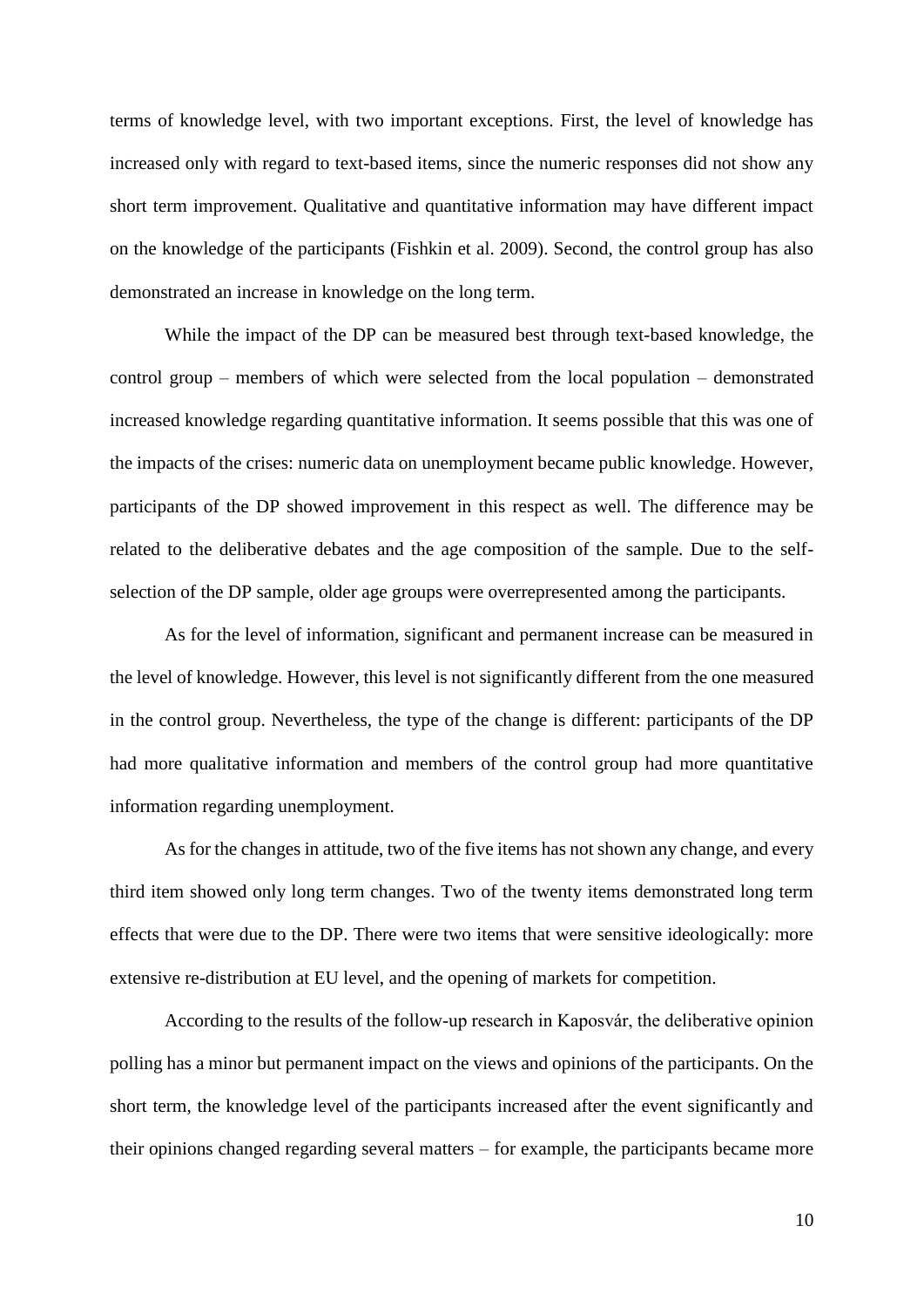tolerant regarding unemployment and their opinions became more balanced. They evaluated the event enthusiastically and felt that they would participate in public debates in the future more gladly. After one year, most of the measured impacts disappeared on the long term: the level of knowledge of and most of the opinion changes demonstrated by the participants was not different from those of the control group, and their opinion of the event became less enthusiastic (but it was still positive in most respects).

#### 3. **Summary of conclusions**

Our results suggest that deliberative opinion polling is not suitable for changing views and opinions on the long term. This may not be good news for those wishing to experiment with the various forms of participative democracy, but it may contribute to the development of decision-making techniques. The method can successfully increase the level of information of citizens, even if it does so only temporarily, and may also increase the willingness of common citizens to get involved in public affairs. This may be useful before making important decisions as the method could help balance the two major problems of voting-based procedures and other decision-making techniques, i.e. ignorance and disinterestedness. Better informed and motivated citizens are more willing to participate in similar events. There is another aspect that seems worthy of further research: DP is not about arguments and acquiring knowledge only. In our research, the emotional dynamics of the event had mostly positive side-effects: the level of tolerance and trust increased, even if only temporarily, and more evidence would be needed to determine if this is a common or typical situation. It seems that arguments and the collection of information helps in the development of balanced opinions. However, it further research is needed to determine how the emotional dynamics of the event may influence most of the passions and the participants on the short and long term.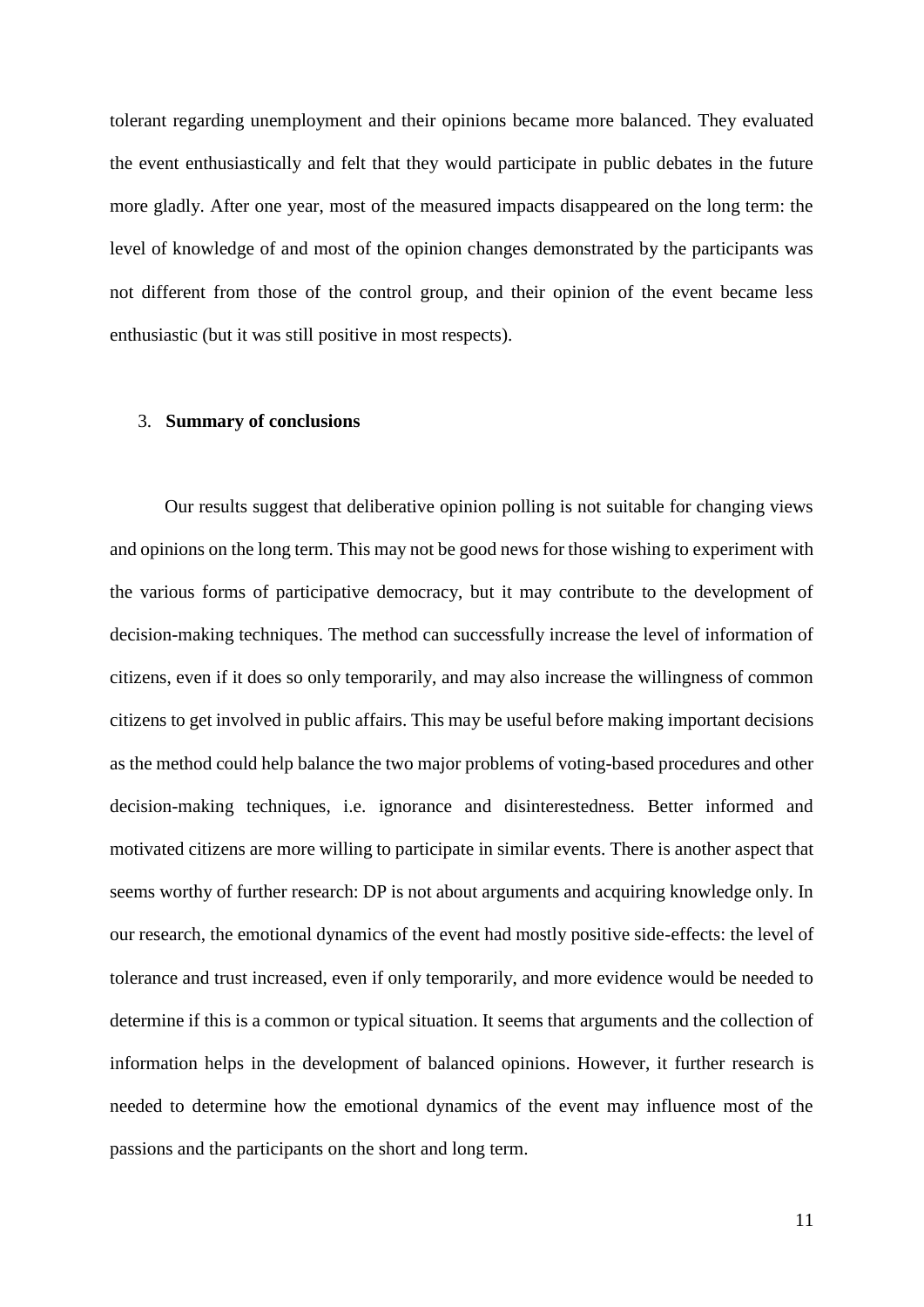The purpose of DPs is change and usually it does make a change. However, we have only limited knowledge regarding the operation of opinion changes, including group effects and the role of other factors beyond the deliberative process. In light of the results, I believe that the "negative result" is the most interesting one, i.e. that DP is apparently not the most efficient means of causing permanent opinion changes. While this may be a disappointment, our observations most certainly contribute to the better understanding of deliberative processes and to the removal of illusions that may surround this methodology.

With regard to the above considerations one may ask if deliberative opinion polling could or should be regarded as a means of inducing lasting changes in views and opinions. In light of the results I believe that the method should be regarded primarily as a means of gaining information on opinions and views held by members of the public, and only secondarily as a method of inducing lasting changes in public opinions. In the latter scenario, researchers may need to meet additional requirements, such as determining the correct or desirable public opinion, that goes beyond the tasks and functions of researchers.

#### 4. **Primary references**

Bächtiger et al (2009): The Discourse Quality Index Approach to Measuring Deliberation In Carson, L. – Gastil, J. – Lubenski, R. – Hartz-Karp, J . (eds) The Australian Citizens' Parliament and the Future of Deliberative Democracy? College Park

Barbaras, Jason (2004): How Deliberation Affects Policy Opinions, American Political Science Review Vol. 98 No. 4 November pp 687–701

Bessette, J M. (1980): Deliberative Democracy: The Majority Principle in Republican Government. in How Democractic is the Constitution? Washington, D.C., AEI Press. pp. 102– 116.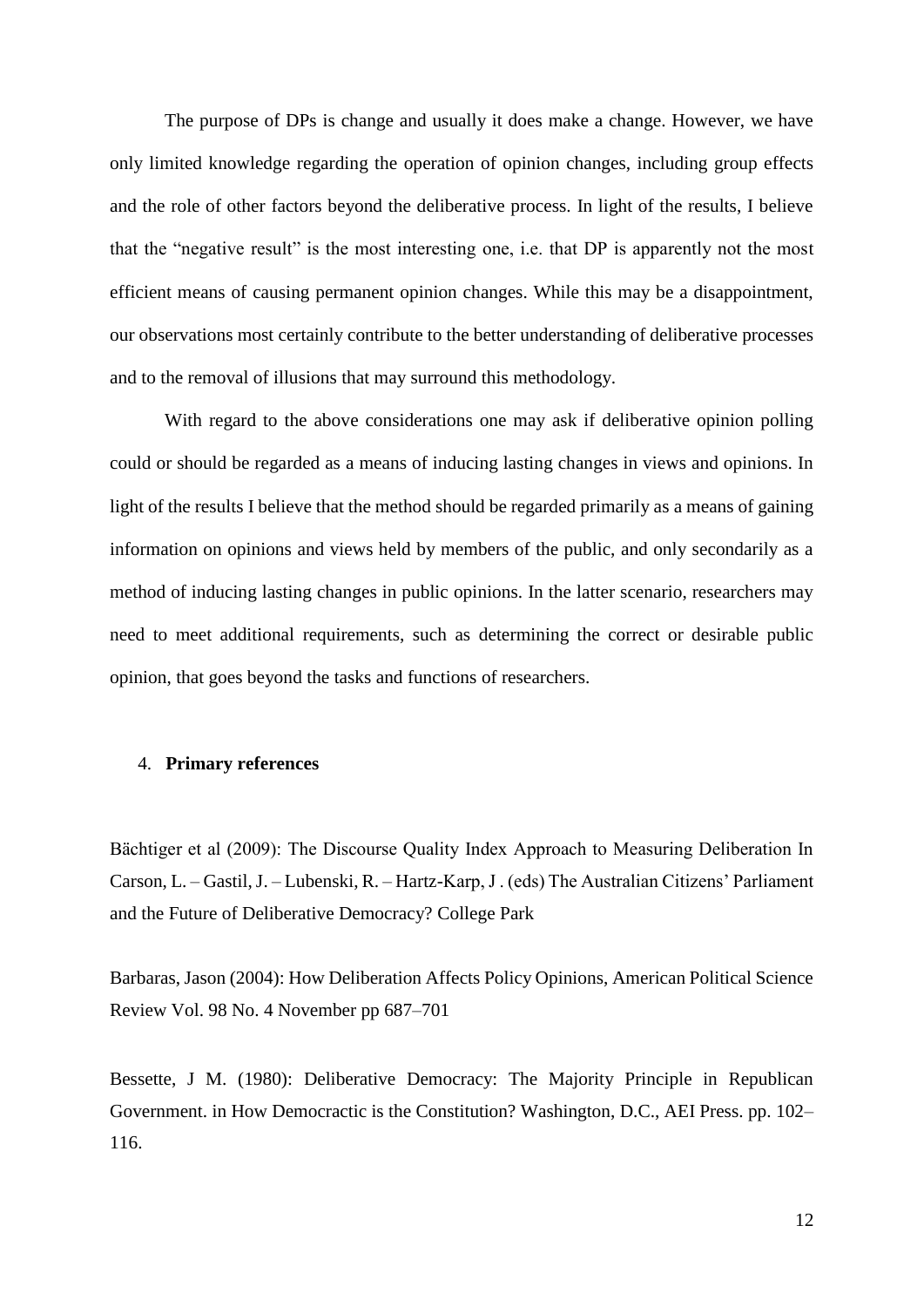Dryzek, J. S. – Sass, J. (2011): Deliberative Cultures, Workshop on the Frontiers os Deliberation, ECPR Joint Session, StGallen April 12-17, 2011

Dryzek, J. S. (1990): Discursive Democracy, Cambridge, UK: Cambridge University Press

Dutwin, D. (2002): Can People talk politics? A Study od Deliberative Democracy, Unpublised Doctoral Dissertation, University of Pennsylvania, Philadelphia

Elster, J. (ed. 1998): Deliberative Democracy. Cambridge, UK, Cambridge University Press

Enyedi, Zs. (2009): A népakarat dilemmái. Századvég Kiadó, Budapest

Felkai, G. (1993): Jürgen Habermas, Áron Kiadó, Budapest

Fishkin, J. S. (1991): Democracy and deliberation: New directions for democratic reform, Yale University Press

Fishkin, J. S. (et. al. 2007): Consensus and polarization in small group deliberations, 2007/8/30, annual meeting of the American Political Science Association, Chicago, IL

Fishkin (et al.) (1992): Democracy and Deliberation: New Directions for Democratic Reform, 1992/10/1, The Newsletter of PEGS, 2/3/17-19, Penn State University Press

Fishkin, J. S. - Ackerman, B. (2003): Deliberation Day. In: Fishkin, J. S. – Laslett, P. (ed.): Debating Deliberation Democracy, Blackwell

Fishkin, J. S. (1995): The Voice of the People. Public Opinion and Democracy. Yale University Press, New Haven and London

Fishkin, J. S. (2004): Deliberative Polling®: Toward a Better-Informed Democracy, Stanford University: Center for Deliberative Democracy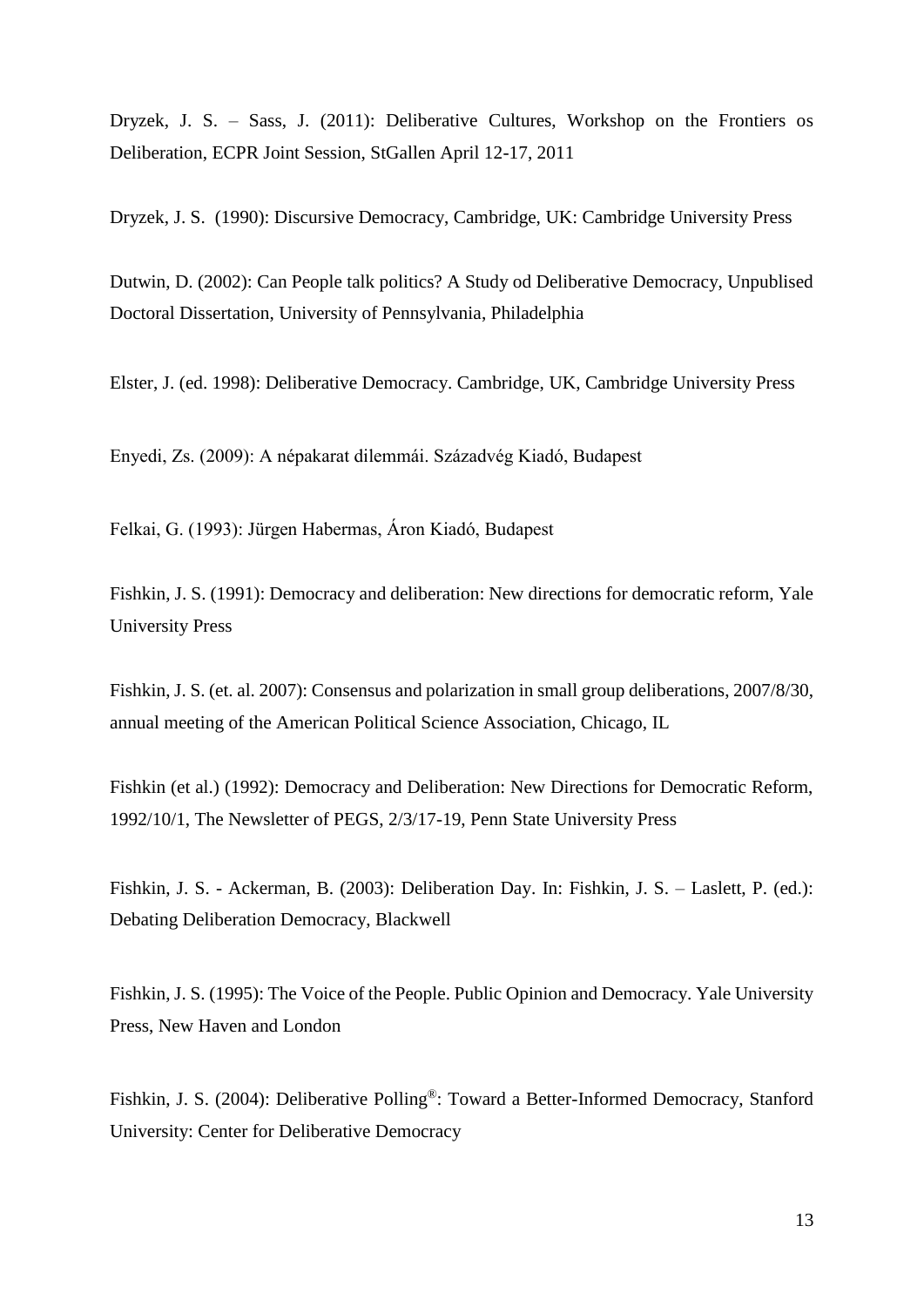Fishkin, J. S. - Laslett, P. (eds. 2005): Debating Deliberative Democracy, Blackwell, Malden, MA.

Fishkin, J. S. – Luskin, R. (1999): Bringing deliberation to the democratic dialogue, 1999/8/1, The poll with a human face: The National Issues Convention experiment in political communication, 3-38.pp

Fultner, B. (ed.) (2011): Jürgen Habermas: Key Concepts. Acumen Press

Gastil, J. – Levine, P. (ed.) (2005): The Deliberative Democracy Handbook, Jossey – Bass

Golding, P. (1994): Telling Stories: Sociology, Journalism and the Informed Citizen, EJC, Vol. 9. No. 4. 461-484.

Habermas, J. (1998): On the Pragmatics of Comunication, Cambridge Polity Press

Habermas, J. (1996): Between Facts and Norms: Contributions to a Discourse Theory of Law and Democracy. Cambridge: MIT Press.

Hansen, K. M. – Andersen, N. (2004) Deliberative Democracy and the Deliberative Poll on the EU. In: Scandinavian Political Studies, Vol. 27, No. 3. 2004. pp. 261-286.

Janis, Irving L. (1982): Groupthink: Psychological Studies of Policy Decisions and Fiascoes. Second Edition. New York: Houghton Mifflin

King, M. (2009): A Critical Assessment of Steenbergen et al Discourse Quality Index, Roundhouse: A Journal of Critical Theory and Practice 1 2009 online: www. Essl.leeds.ac.uk/roundhouse pp 6-7.

Kis, J. (2000): Alkotmányos demokrácia. INDOK, Budapest

Landwehr, C. – Holzinger, K. (2010): Institutional Determinants of Deliberative Interaction, European Political Science Review 2. 2010. 373-400 pp.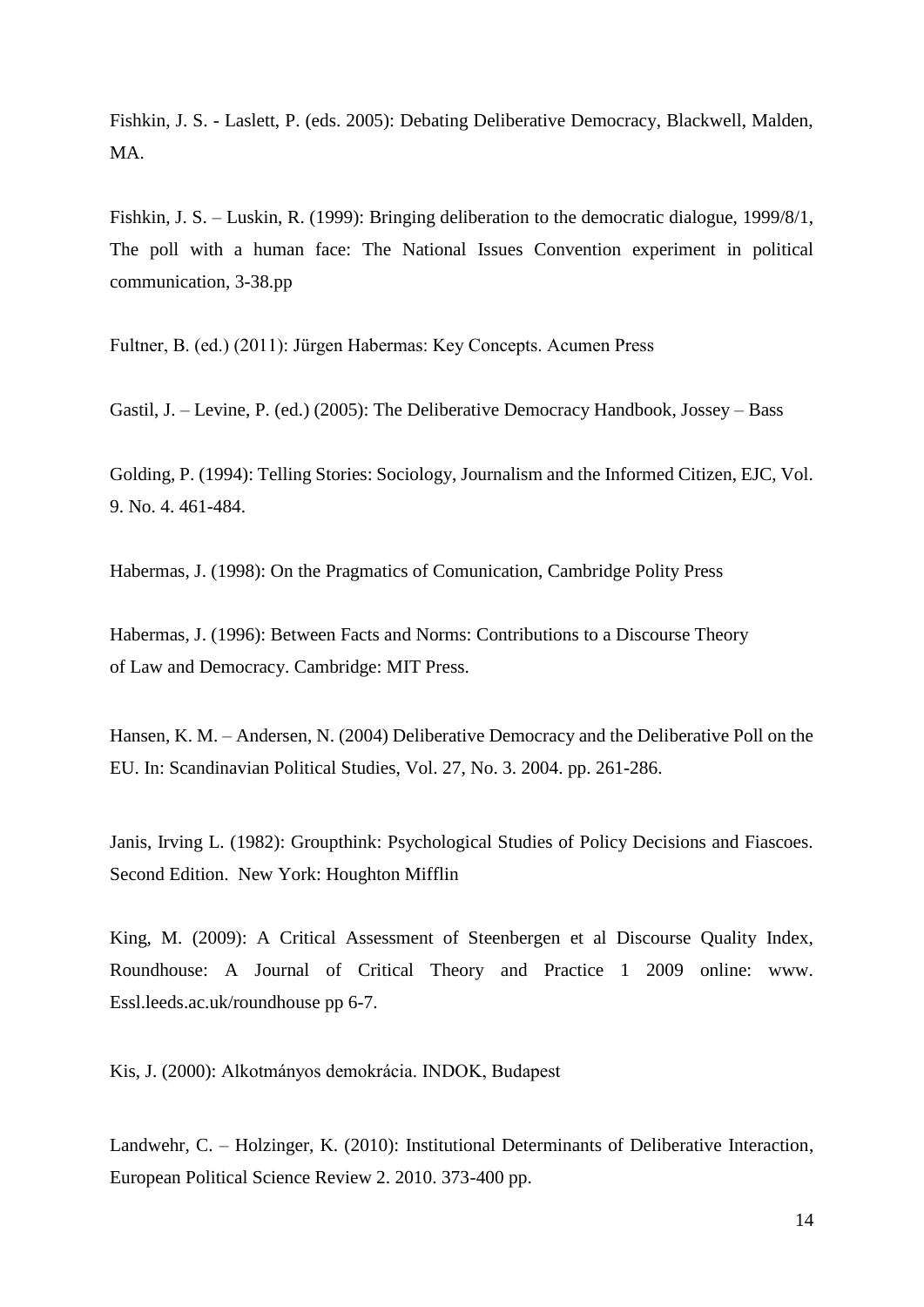Lengyel, Gy. - Göncz, B.- Vépy-Schlemmer, É. (2011) Temporary and lasting effects of a deliberative event: the Kaposvár experience, Paper Presented at the Workshop on Frontiers of Deliberation, ECPR Joint Sessions, St.Gallen, April 12-17, 2011.

Lengyel, Gy. (ed.) (2009) Deliberative Methods in Local Society Research, Budapest, ÚMK Luskin, R. C. – Fishkin, J. S. (1998): Deliberative Polling, Public Opinion, and Democracy: The Case of the National Issues Convention. Paper presented at the annual meeting of the American Political Science Association, Boston, MA, September 2-6.

Luskin, R. C. – Fishkin, J. S. (2002): Deliberation and "Better Citizens" Paper presented at the annual joint session of workshop of the European Consortium for Political Research, Turin, Italy - <http://cdd.stanford.edu/research/papers/2002/bettercitizens.pdf>

Mansbridge, J, (et al.) (2010): The Place of Self-Interest and the Role of Power in Deliberative Democracy. In. Journal of Political Philosophy, 64–100.

Morrell, M. E. (2010): Empathy and Democracy: Feeling, Thinking and Deliberation University Park: Pennsylvania State University Press

Muntz, D. (2006): Hearing the Other Side. Deliberative Versus Participatory Democracy, 2006, Cambridge UP.

Nijstad, B. A. (2000): How the Group Affects the Mind, ICS

Olson, M. (1965) The Logic of Collective Action: Public Goods and the Theory of Groups, Harvard University Press

Örkény, A. – Székely, M. (2007) Magyar Agora. Deliberatív közvélemény-kutatás a magyarországi romák és nemromák viszonyáról. ELTE TáTK, Budapest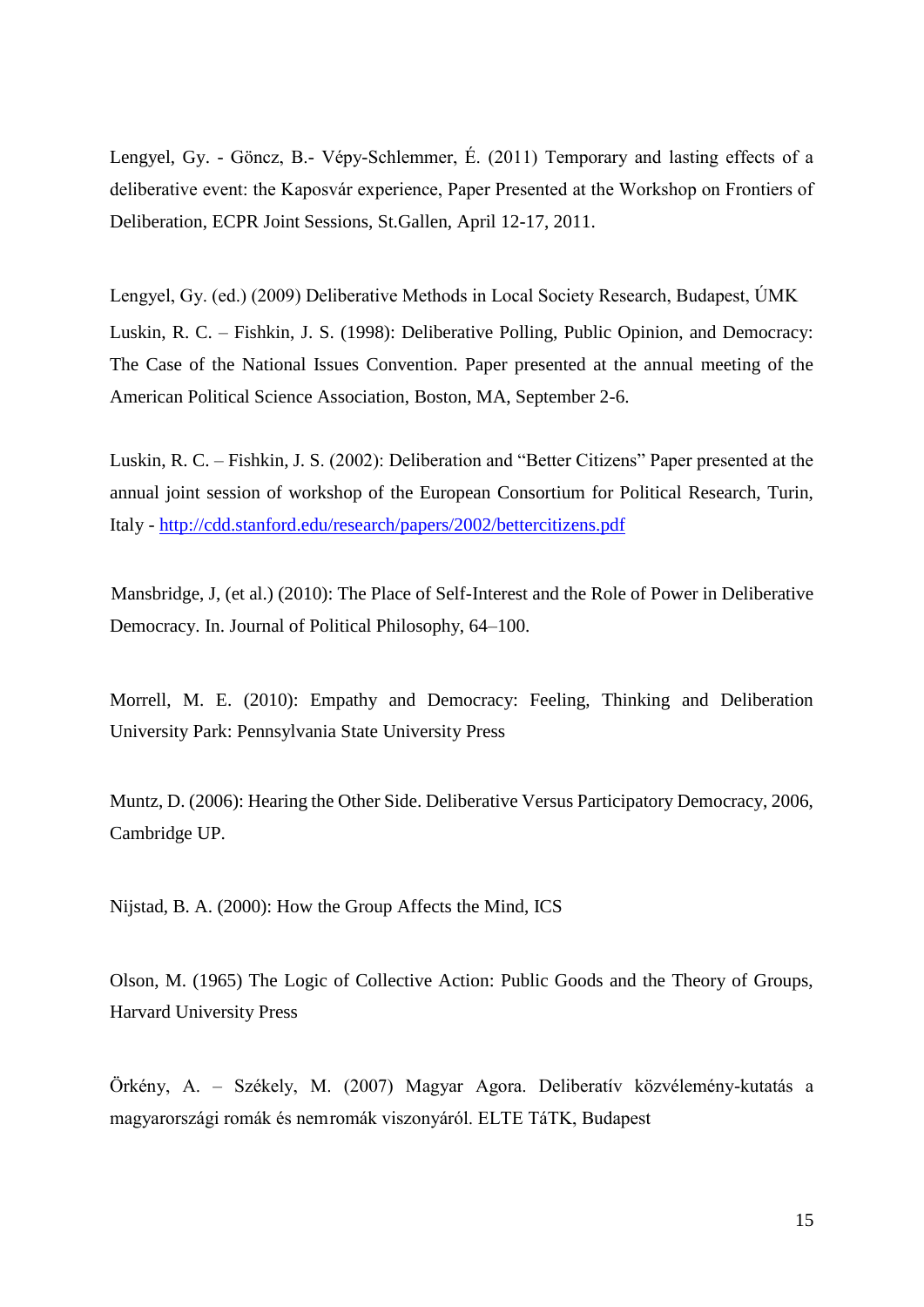Petty R. E. – Cacioppo J. T. (1984): The Effects of Involvement on Responses to Argument Quantity and Quality: Central and Peripheral Routes to Persuasion, Journal of Personality and Aoscial Psychology 1984 Vol 46 No 169-81

Polletta, F. – Lee, J. (2006): Is Telling Stories Good for Democracy? Rhetoric in Public Deliberation after 9/11. ASR, Vol. 71. No. 5. pp. 699-723.

Price, V. F. – Neijens, P. (2007): A deliberatív közvélemény-kutatás. In: Média, nyilvánosság, közvélemény. Szöveggyűjtemény. Szerk. Angelusz Róbert, Tardos Róbert, Terestyéni Tamás. Gondolat, Budapest, 698–732

Ryfe, M. G. (2006): Narrative and Deliberation in Small Group Forums, Journal of Applied Communication Research, Vol. 34, No. 1, February 2006, pp. 72-/93

Schäfer, A. (2010): The Micropolitics of Decision-making – A Conceptual Framework for the Analysis of Parliamentary Discourse, Paper prepared for the 3rd ECPR Graduate Conference, Dublin, 30 August to 1 September 2010

Síklaki István (2006) Vélemények mélyén. A fókuszcsoport, a kvalitatív közvélemény-kutatás alapmódszere. Budapest: Kossuth Kiadó

Steenbergen, M. R. et al. (2003): Measuring Political Deliberation: A Discourse Quality Index, Comparative European Politics, 2003, 1. 24-48, Palgrave Macmillan Ltd. [www.palgrave](http://www.palgrave-journals.com/cep)[journals.com/cep](http://www.palgrave-journals.com/cep)

Steiner, J (2012) The Foundation of Deliberative Democracy. Empirical Research and Normative Implications, Cambridge University Press, Cambridge

Steiner, J. (et al.) (2004) Deliberative Politics in Action. Analyzing Parliamentary Discourse, Cambridge University Press, Cambridge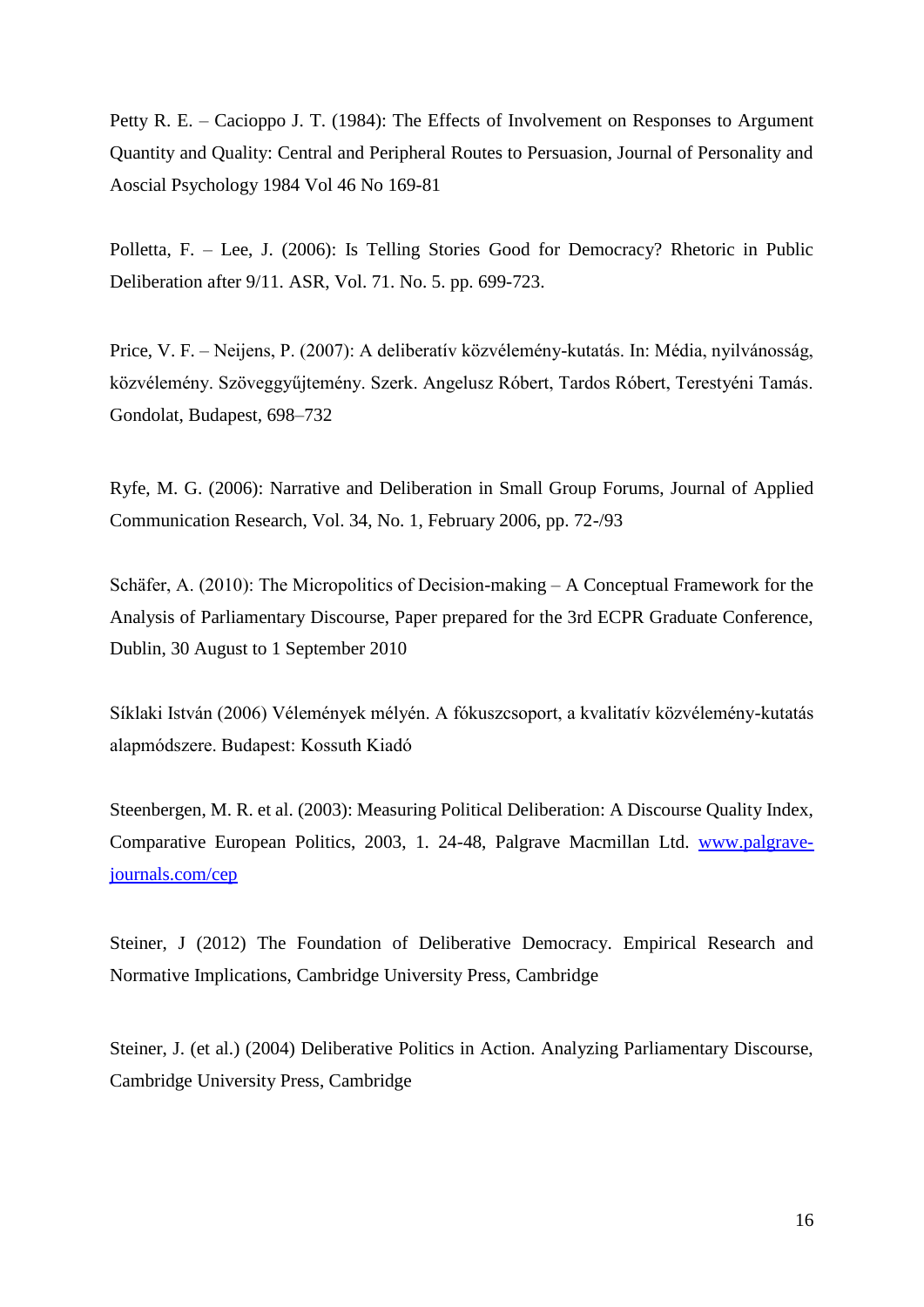Stromer-Galley, Jennifer (2007): Measuring Deliberation's Content: A Coding Scheme, Journal of Public Deliberation: Vol. 3: Iss. 1, Article 12. Available at: <http://www.publicdeliberation.net/jpd/vol3/iss1/art12>

Surowiecki, J. (2007): A tömegek bölcsessége, Napvilág Kiadó, Budapest

Thomson, D F. (2008): Deliberative democratic Theory and Empirical Political science, Annual Review of Political Science 11 2008 503-4.

Vicsek Lilla (2011): What can deliberative polling® learn from focus group methodology? című előadás, elhangzott Lengyel György tiszteletére rendezett konferencián, BCE

Zaller, J. R. (1993): The Nature and Origins of Mass Opinions. Cambridge University Press, Cambridge

Zentai István (1999): A meggyőzés csapdái. Budapest, Typotex

Zimbardo, P. G. – Leippe, M. R. (1991): Psychology of Attitude Change and Social Influence, McGraw-Hill Publishing Company